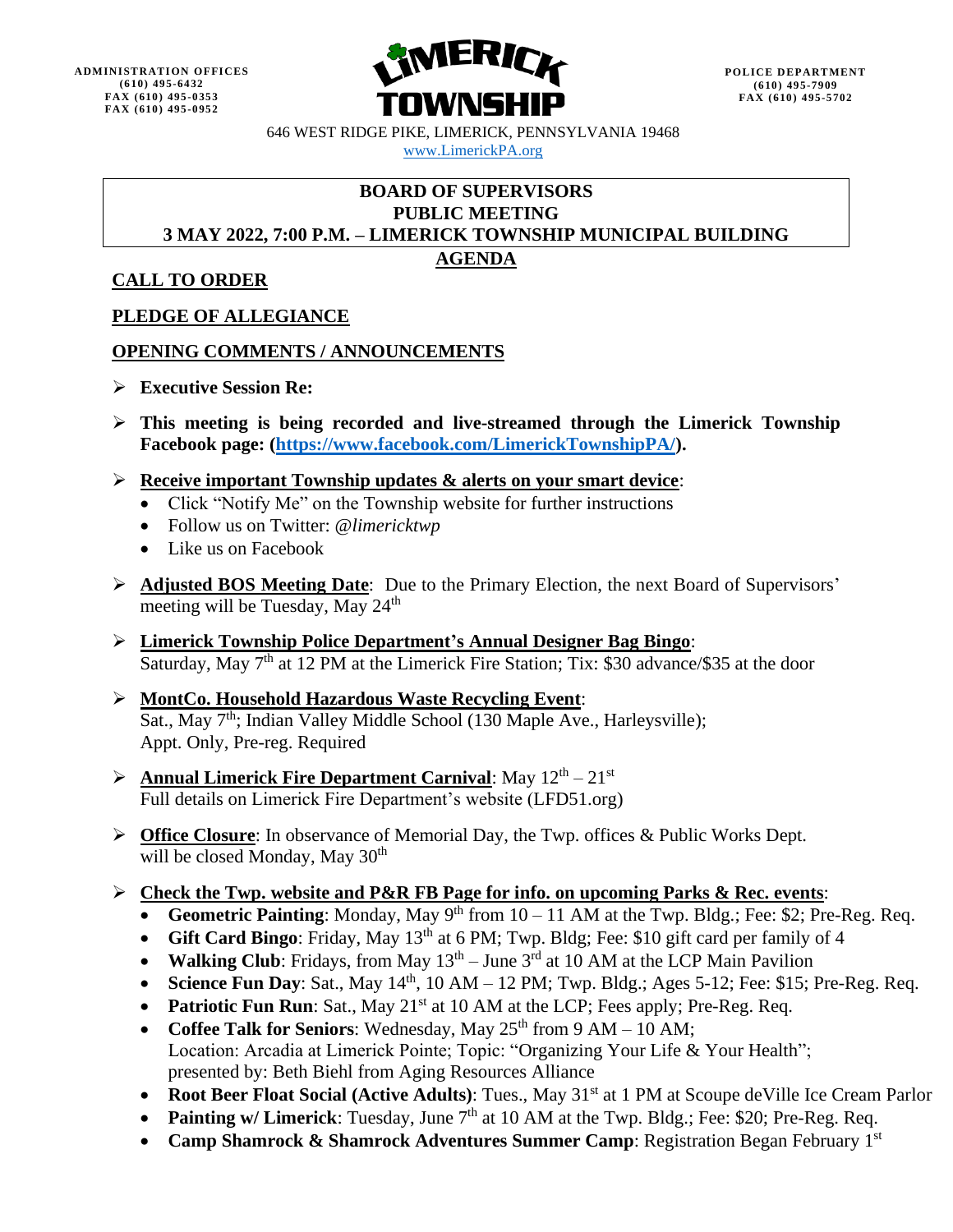Board of Supervisors May 3, 2022 Page 2, Agenda

## **RECOGNITION**

- Police Week (May  $15^{\text{th}} -$  May  $21^{\text{st}}$ )
- Peace Officers Memorial Day (Sunday, May 15<sup>th</sup>)

#### **CONSIDERATION OF MINUTES**: 4/19/22

### **PUBLIC COMMENTS ON AGENDA ITEMS**

**BILLS LIST**: #9, 4/15/22 through 4/29/22, \$664,514.86

### **PUBLIC HEARING**

CU #22 – 01 Mo Soccer Academy, LLC – 319 Commerce Court

### **SUBDIVISION AND LAND DEVELOPMENT**

#### **Confirmed Appointment:**

Bill Creeger (Pulte Homes of PA) – Mixed-Use Development Proposal: 142 W. Ridge Pike

#### **Development Project**:

| Name/File No.:       | Limerick Plaza Phase II (#05-01C)         |
|----------------------|-------------------------------------------|
| Location:            | 70 Buckwalter Road                        |
| <b>Review Phase:</b> | Amended Preliminary/Final Plan Discussion |
| Name/File No.:       | Limerick Community Park Phase 1 (#22-13)  |
| Location:            | Swamp Pike                                |
| <b>Review Phase:</b> | Preliminary/Final Plan Discussion         |

#### **Extensions:**

| LABC Lot $9$ (#22-07):                   | Extended to $9/14/22$ |
|------------------------------------------|-----------------------|
| LCC Lots $4 - 12$ (#22-08):              | Extended to $9/14/22$ |
| Evans Tract $(\#22-09)$ :                | Extended to $9/14/22$ |
| Sanatoga Springs Lot 1 Phase 2 (#22-01): | Extended to $7/21/22$ |

#### **NEW BUSINESS**

Resolution – Providing for Supplemental Appropriations for ARPA Funds Resolution – Budget Amendment Resolution – Approval of PennDOT MOA (Traffic Management Strategy-Alternate 422 Arteries) Resolution – America250PA Approval – Use of Facilities Agreement with SFASD for Summer Camps Authorization – Advertise PECO Trail Fencing Acceptance – Grass Sports Property, LP Maintenance Bond